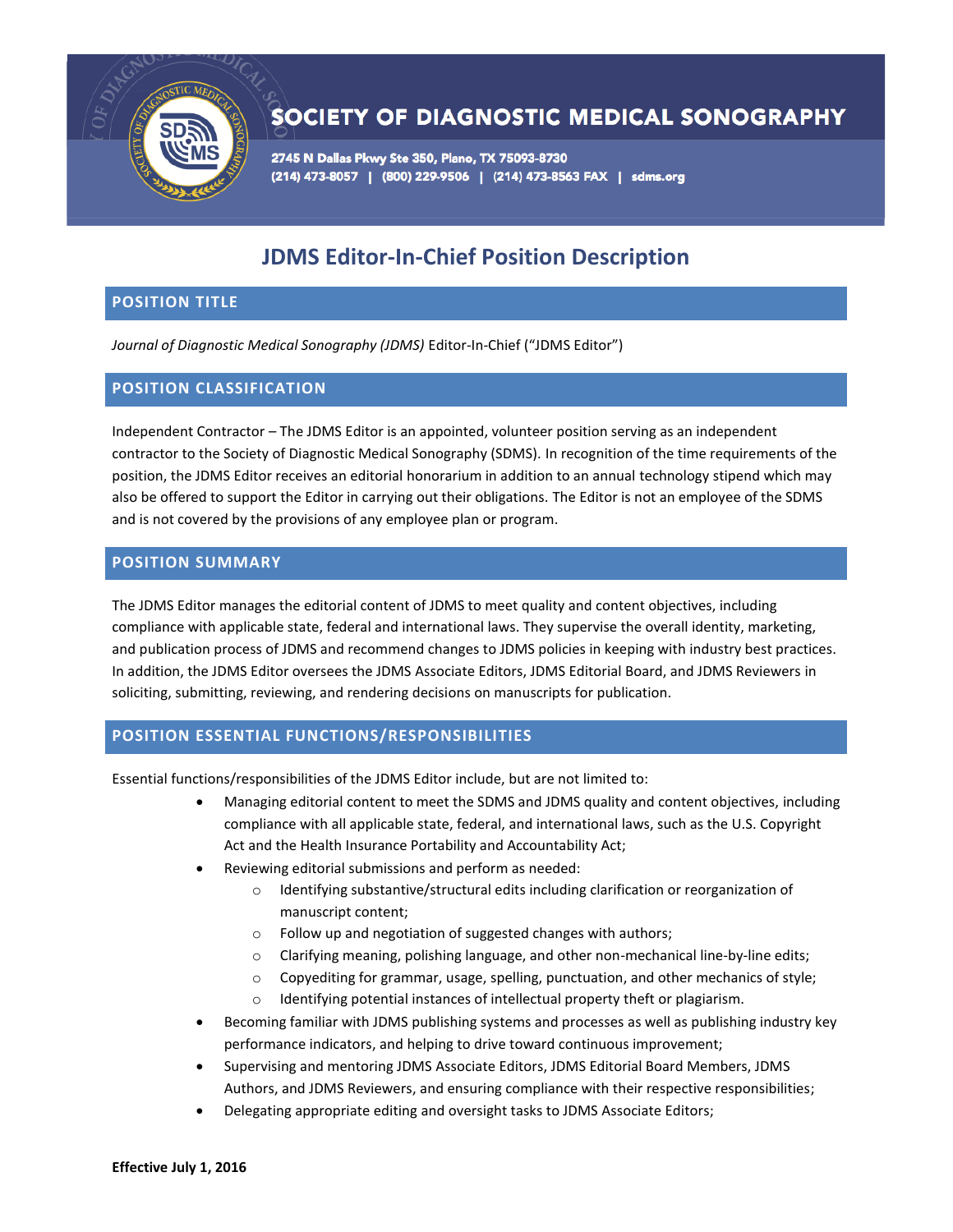Page 2

- Meeting all JDMS production schedule deadlines;
- Promoting scholarly research and publication by encouraging colleagues and contacts to submit articles, and through participation as faculty in the SDMS Sonography Research Institute, SDMS webinars, SDMS Annual Conference, or other educational activities;
- Raising awareness about the JDMS within the healthcare industry, with academic institutions and other appropriate organizations, and vendors who have the potential to advertise in the Journal;
- Keeping the Editorial Board advised of current research activities and future advances in the field and suggest possible future topics for Calls for Papers;
- Participating as a non-voting, ex-officio member of the SDMS Board of Directors and preparing a bi-annual Editor's Report for review;
- Conducting or participating in necessary meetings relating to the JDMS and SDMS, including JDMS publisher meetings, JDMS or SDMS strategic planning meetings, JDMS Associate Editor/Editorial Team meetings, and JDMS Editorial Board meetings (in person or by teleconference);
- Suggesting names of suitable Reviewers, Editorial Board Members, and Guest Editor candidates;
- Conducting Author and Reviewer training as requested;
- Upholding SDMS customer service standards and providing prompt response to JDMS inquiries personally or through delegation;
- Representing the JDMS, either personally or through delegation, at selected meetings within the medical community if requested;
- Maintaining open and frequent dialogue with the SDMS Board, SDMS staff, and JDMS publisher; and
- Coordinating JDMS activities with SDMS staff and immediately bringing significant issues to the staff's attention.

## **POSITION QUALIFICATIONS**

The JDMS Editor-In-Chief should:

- Have a bachelor's degree or higher;
- Hold a current credential from an SDMS-recognized national sonography credentialing organization;
- Have a record of scholarship in the sonography field;
- Have experience in reviewing or authoring articles for publication and in mentoring others through the process;
- Have a network of colleagues in research and sonography clinical practice;
- Have reliable internet access and ample technology skills to facilitate use of the JDMS publication system;
- Have a strong command of the English language, including grammar and syntax;
- Ideally have experience in sonography education or continuing medical education; and
- Be a member of the SDMS throughout tenure as Editor-In-Chief.

The Editor position is subject to a multi-year written contract between the SDMS and the Editor. An incoming Editor may also be signed to a three (3) to six (6) month contract covering the orientation and transition period.